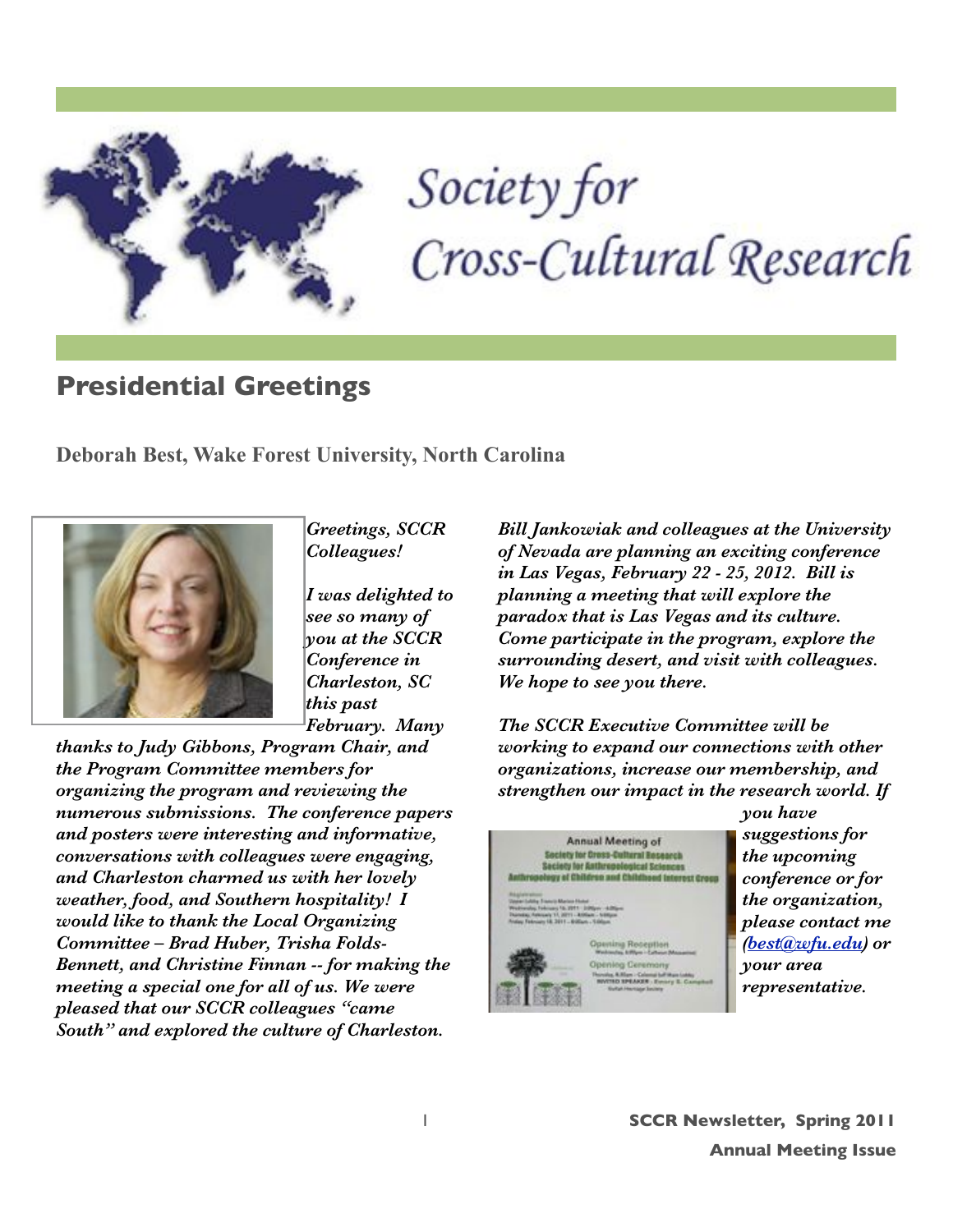Dear SCCR Colleagues,



I am delighted to serve as the SCCR's Newsletter Editor. In addition to providing a summary of events transpiring between successive editions, and announcing those that are yet to come, the newsletter has the potential to serve as a bridge among us, geographically scattered as we are. For my part, I will work with SCCR officers to attempt to provide an informative, intellectually stimulating, and entertaining newsletter. However, the promise of the bulletin can only be fully realized with your help and so, I invite your participation in co-creating this document.

Please contribute generously to the SCCR cause!

Send any or all of the following:

- Abstracts (brief) of current research articles or projects, papers or talks (these could be yours or others')
- Job announcements
- Book blurbs by SCCR authors (with contact information for authors)
- Announcements of upcoming conferences, talks, meetings, courses and broadcasts
- Announcements about new books, films and journals
- Website addresses useful for SCCR members
- Appeals for chapter or paper contributions to books, journals, or conferences
- Solicitations for collaborations
- Information about undergraduate and graduate degree programs, and post-doctoral opportunities or job announcements
- News for dissemination to SCCR members from the Executive Committee
- Anything else that might be of interest to SCCR members

Hema Ganapathy-Coleman Editor, SCCR Newsletter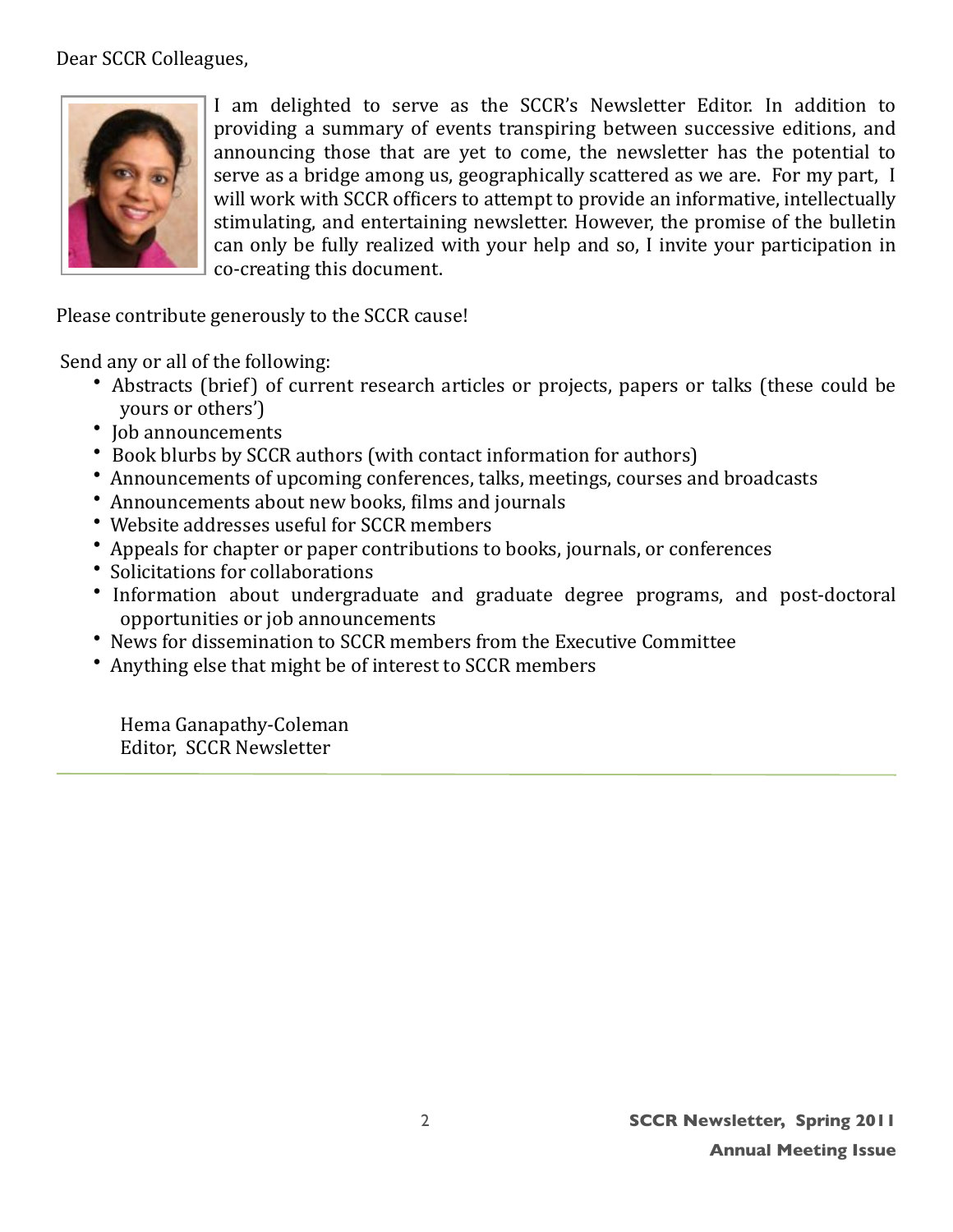#### **FROM PRESIDENT-ELECT WILLIAM JANKOWIAK**



Greetings!

The 41st Annual Meeting of the Society for Cross-Cultural Research will be held in Las Vegas. We will once again be joined by the Society for Anthropological Sciences (SASci) as well as the Anthropology of Children & Childhood Interest Group (ACCIG).

Our meeting in Las Vegas will be held at the Riviera Hotel located on the strip. It is 5-minute taxi drive, or a 15-minute walk, to the Wynn, Venetian, Caesar Palace and other five star hotels. top-notch entertainment, and high-end shopping. The Strip  $-$  a zone that is not officially part of the city of Las Vegas - with its high-end restaurants, Broadway caliber shows (including prices) and other cool features brings 50 million tourists to the city every year. For those contemplating marriage, the county has a 24-hour marriage bureau open with various drive through wedding chapels keen

on making the day or evening special.

In the 2012 Annual Meeting invited speakers will focus on the city. We have invited Eugene Moehring, a historian, who has published several books on the history of the city, to give us an overview of themes and patterns. Marta Meana, a psychologist, is a leading expert on women's sexuality and will talk on some of her findings. Professor Meana's research was featured in the New York Times Magazine. Barb Brents and Kate Hausbeck, two sociologists who have written a new book on Nevada's legalized prostitution industry and have uncovered some interesting findings argue that legalized as compared to illegal prostitution is not a depressing place to work.

The Riviera has given us a very generous room rate of \$69 a night. They will give us that rate for early arrivals as well as anyone who would like to stay over through Saturday. There is a \$10 a day Internet fee that they cannot waive, as it is contracted out with a different company. But the good news is they may have free wifi up and running by 2012.

Local attractions not on the Strip are: Death Valley National Park – a 2  $\frac{1}{2}$ -hour drive from Vegas and well worth the effort-is perfect for a wintertime visit.  $1\frac{1}{2}$ -hours to the north is Zion National Park a must see if you love the outdoors. For those interested in skiing. Mt Charleston is an 80minute drive that takes you from 2.000 feet elevation to over 10.000 feet and has a neat ski run to boot.

There are two other places that would be worth seeing:

1) Springs Preserve - offers a history of Vegas combined with a small zoo of local animals, and a walking grounds that reveals the desert landscape - Check out its website http:// www.springspreserve.org/. It is fabulous!

2) The Atomic Testing Museum illustrates USA's fascination with the A-bomb and provides local context for bizarre ideas about nuclear power and safety. It is fitting that the museum is near the Strip, as it adds something peculiarly real to a city already buried in cultural kitsch.  $http://$ 

www.atomictestingmuseum.org /pid12museum.html

See you in Las Vegas!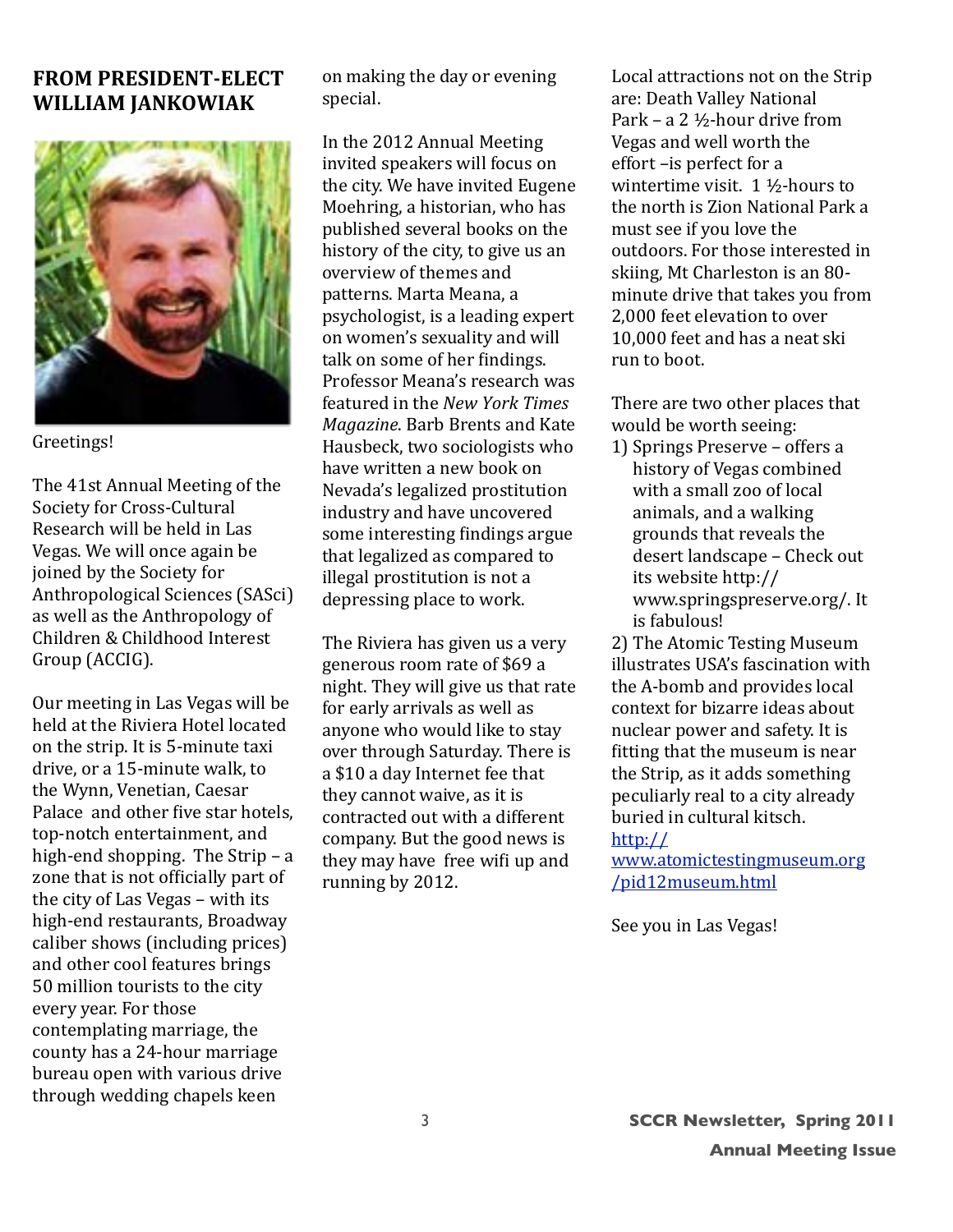### **HIGHLIGHTS OF SCCR 2011 ANNUAL MEETING**

The 40<sup>th</sup> Annual Conference of the SCCR took place



from February 16-19 at the Francis Marion Hotel in Charleston. South Carolina, amid stunning. sunny weather and a welcoming local ambiance.

Our keynote speakers were Heidi Keller, Professor of Psychology from the University of Osnabrück, Germany, and Frank Marlowe, Reader, Department of Anthropology, Durham University, United Kingdom. Dr. Keller's talk was entitled "The cultures of everyday" life: Multiple facets of autonomy," and Dr. Marlowe's *"The behavioral ecology of warfare."* The SCCR Presidential Address by Dr. Ziarat Hossain, University of New Mexico, Albuquerque focused on "Fathers' *involvement with children in Mexican immigrant families.*" Snatches of conversation floating in the hallways and corridors after the talks indicated that all three speakers kept their audiences riveted, captured their imaginations, and provided substantial food for thought.



The Opening Ceremony for the conference oriented attendees to the meeting and provided the opportunity to hear about Charleston's cultures. Emory Shaw Campbell, Environmental Health Engineer and founder of Gullah Heritage Consultancy Services, spoke of the cultural and environmental patrimony of South Carolina.

The Gullah people are descendants of the slaves who worked the rice plantations of South Carolina and Georgia. Nearly three hundred years ago, several factors combined to manufacture the relative geographical and social isolation of the Gullah, including: the warm, semitropical climate of



coastal South Carolina and Georgia, a specialized system of rice agriculture adopted there in the 1700s, and a disease environment imported unintentionally from Africa. They continue to live in rural communities in the coastal region and on the Sea Islands of South Carolina and Georgia and retain many elements of African languages and cultures. To the Cocktail Night and the Opening Day, Emory Campbell brought his inimitable and infectious passion and concern for the historical preservation of the environment and cultures of the Gullah people, currently threatened by the rapid development of the Sea Islands.



Marie Rouse, a sweetgrass basket maker, demonstrated her art and discussed its role in Charleston culture.

The coiled sweetgrass basket is a historically significant African art that was brought to the Americas by enslaved Africans from the Windward and Rice Coasts of West Africa in the seventeenth century. These baskets were originally used as tools in the production and processing of rice. The baskets today are made from sweet grass, pine needles, bull rush and palms. They are no longer seen as practical tools but as fine art objects that represent rich heritage and meticulous skill.

4 **SCCR Newsletter, Spring 2011**

**Annual Meeting Issue**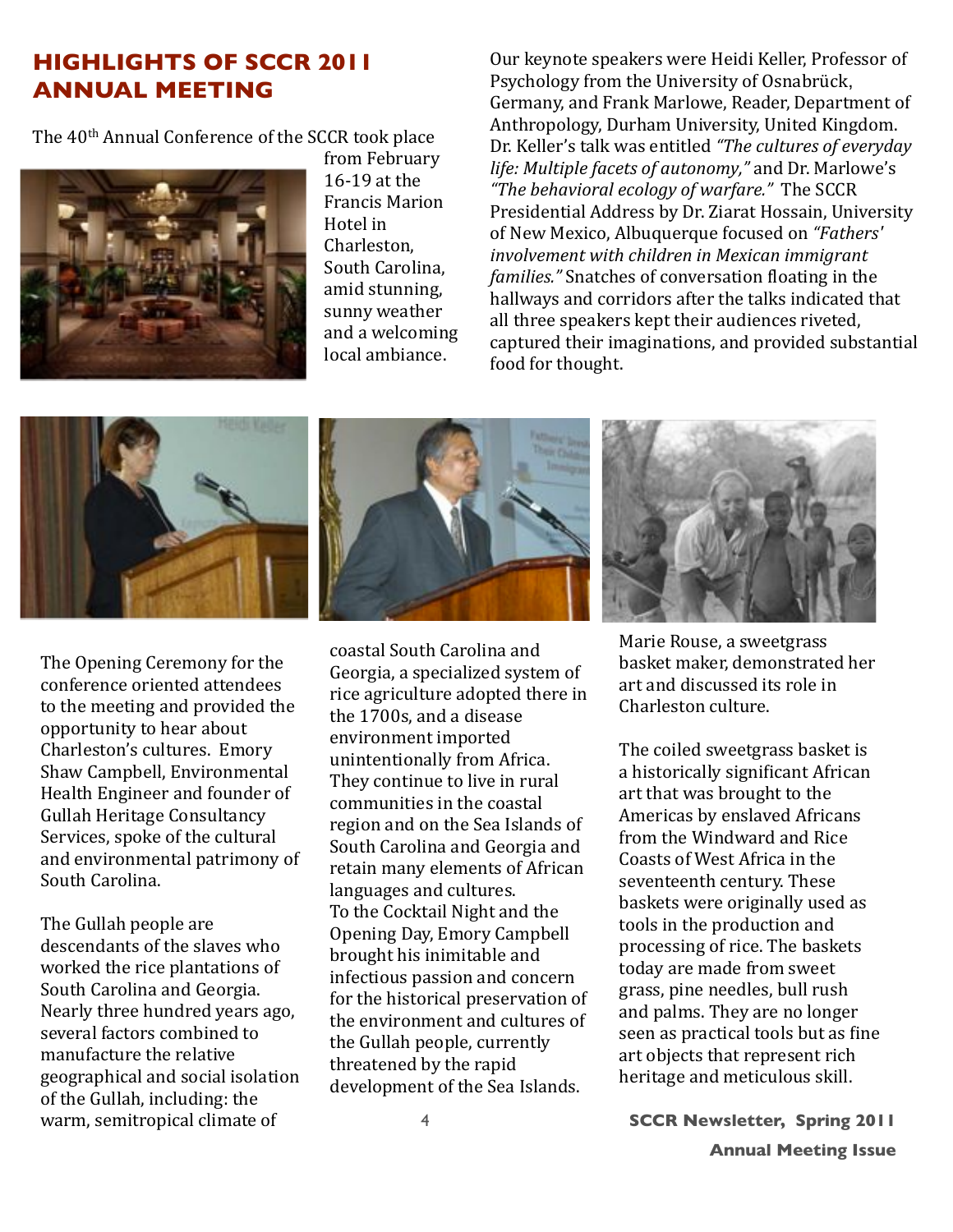













From the wide range of topics represented by the papers and posters, the lively mingling of  $at$ endees, the gifts of the deliciously addictive traditional benne (sesame) wafers in the conference bags, to the entertainment provided at the banquet by the College of Charleston's "Chucktown Trippintones" an a cappella student group, the conference was a success.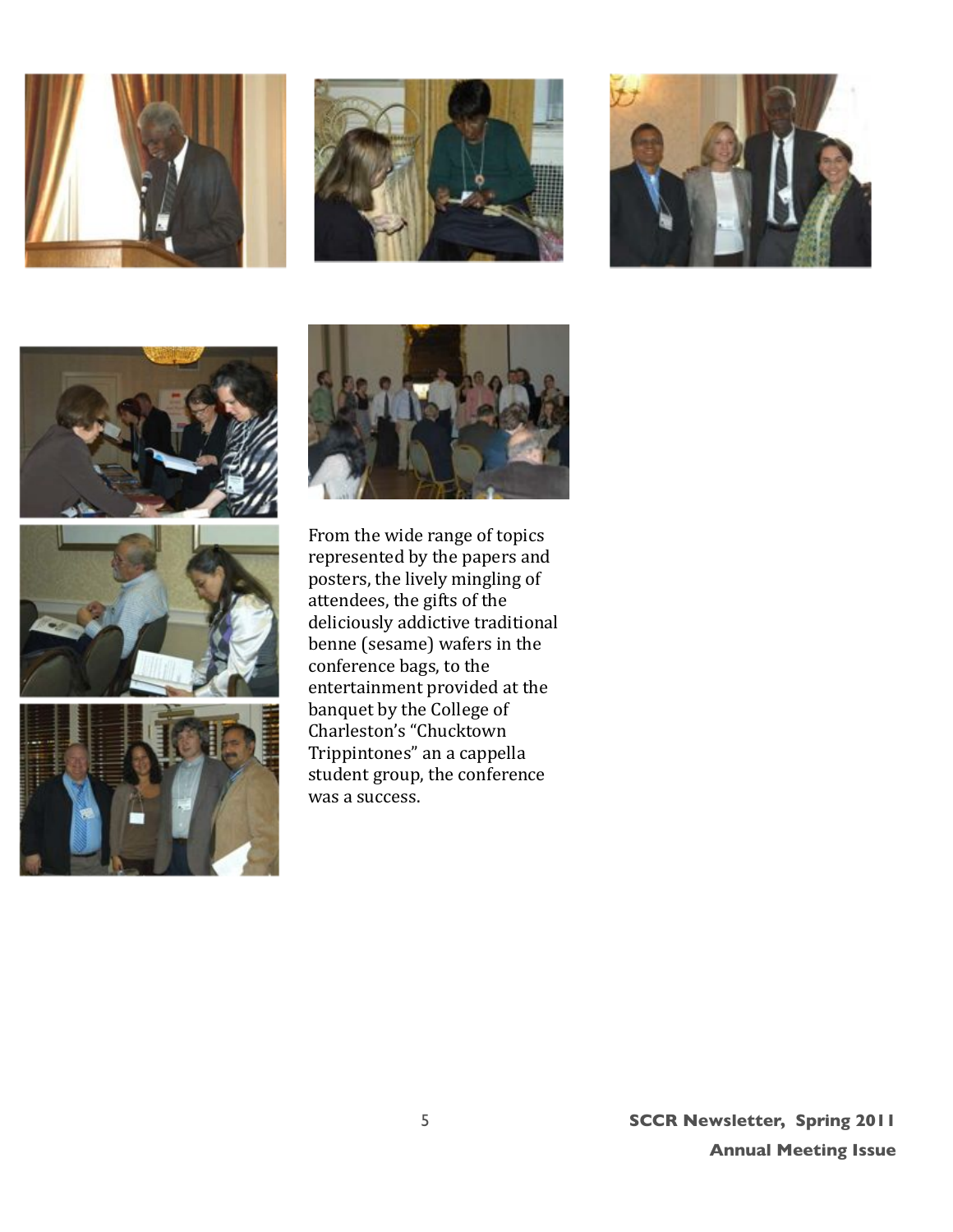# **CONFERENCE WINNERS**

#### Two winners shared The Best Student Paper Award:

#### **Beatriz San Román**

Barcelona Autonomous University, AFIN Research Group for her paper "I am White ...even if I am racially Black"; "I am Afro-Spanish": Subjectivation and identification in transracial adoptions: Between queer and the third space"



Dana Rei Arakawa and Corey E. Flanders, University of Hawaii at Manoa for their paper "Are variations in gender equality evident in pornography? A cross-cultural study."

#### **Best Student Poster**

**Luning Sun** (University of Cambridge, UK), Junhui Ye (Zhejiang University University, Hangzhou, China), & Hui Zhang (Zhejiang University, Hangzhou, China) were awarded this prize for their poster entitled "A comparative study on foreign language learning burnout between Chinese and German undergraduate students."



#### **Honorable Mention Poster Presentation**

**Hamide Gozu**, University at Albany, State University of New York, "Attitudes towards seeking help among high school students: A case study from Turkey."

#### **2011 SCCR John & Beatrice Whiting Memorial Award**

This award for Outstanding Student in Cross-Cultural Studies went to Michelle J. Escasa, doctoral student at the Department of Anthropology University of Nevada, Las Vegas.



#### **2011 SCCR Leigh Minturn Memorial Award for Early Career Cross-Cultural Research**

**Dr. Ruth B. Jolie, Assistant Professor, Department of Anthropology/** Archaeology, Mercyhurst College, Erie, Pennsylvania.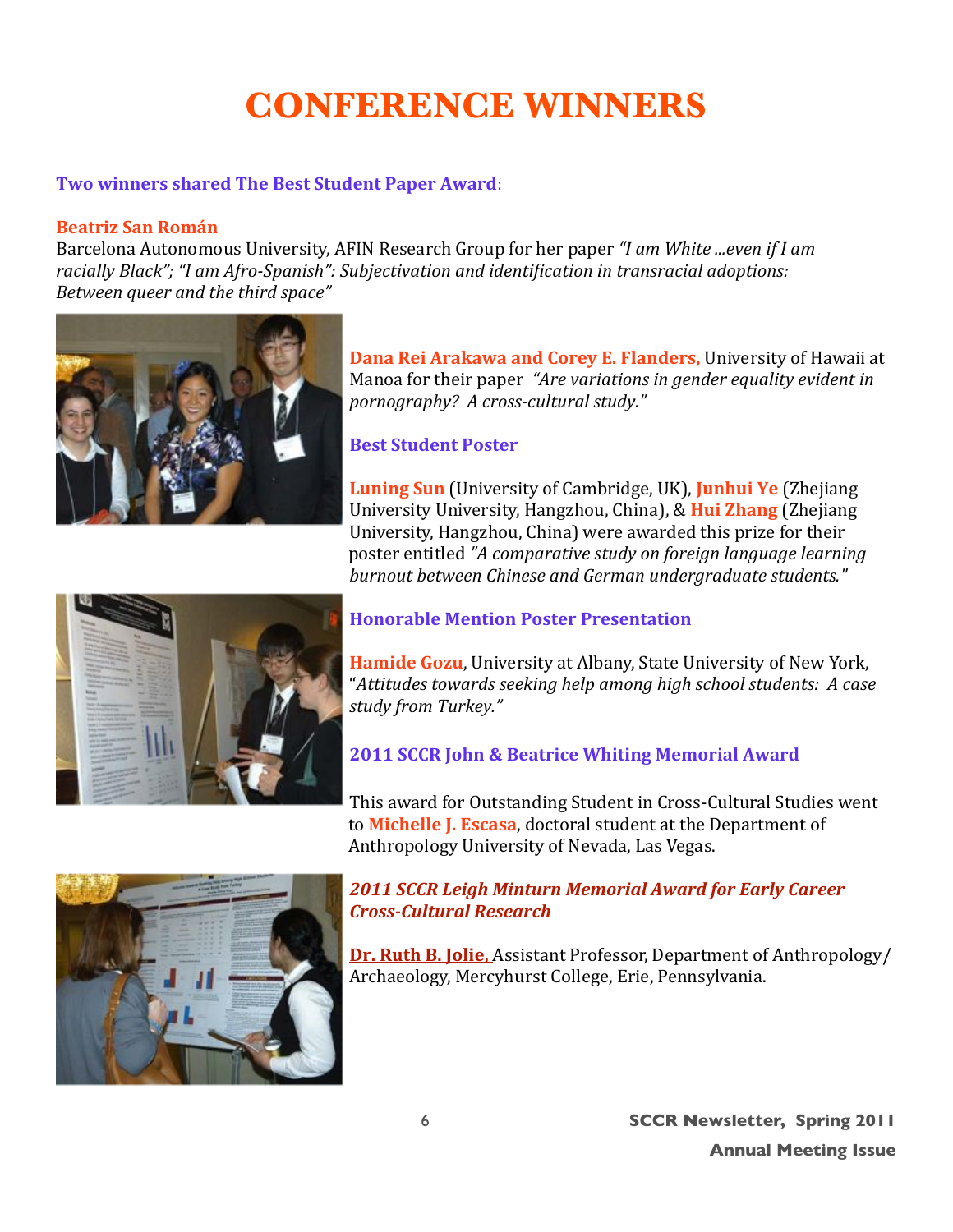#### Thanks to the Program Committee Members of the SCCR 2011 meeting

#### **2011 Program Committee members:**

**Judy Gibbons, Chair (Saint Louis University)** Pablo Chavajay (University of New Hampshire) Heather-Rae Espinoza (California State University-Long Beach) Hema Ganapathy-Coleman (Indiana State University) Valerie Havill (Gainesville State College, Georgia) Diana Marre (Universitat Autònoma de Barcelona) Ken Jacobson (University of Massachusetts-Amherst) **Dung Ngo** (University of Wisconsin-La Crosse) Mihaela Robila (Queens College-CUNY) **Jill White** (University of Wisconsin-Green Bay)

#### **2011 Local Organizing Committee members:**

Christine Finnan (College of Charleston) finnanc@cofc.edu Trisha Folds-Bennett (College of Charleston) foldsbennettt@cofc.edu Brad Huber (College of Charleston) huberb@cofc.edu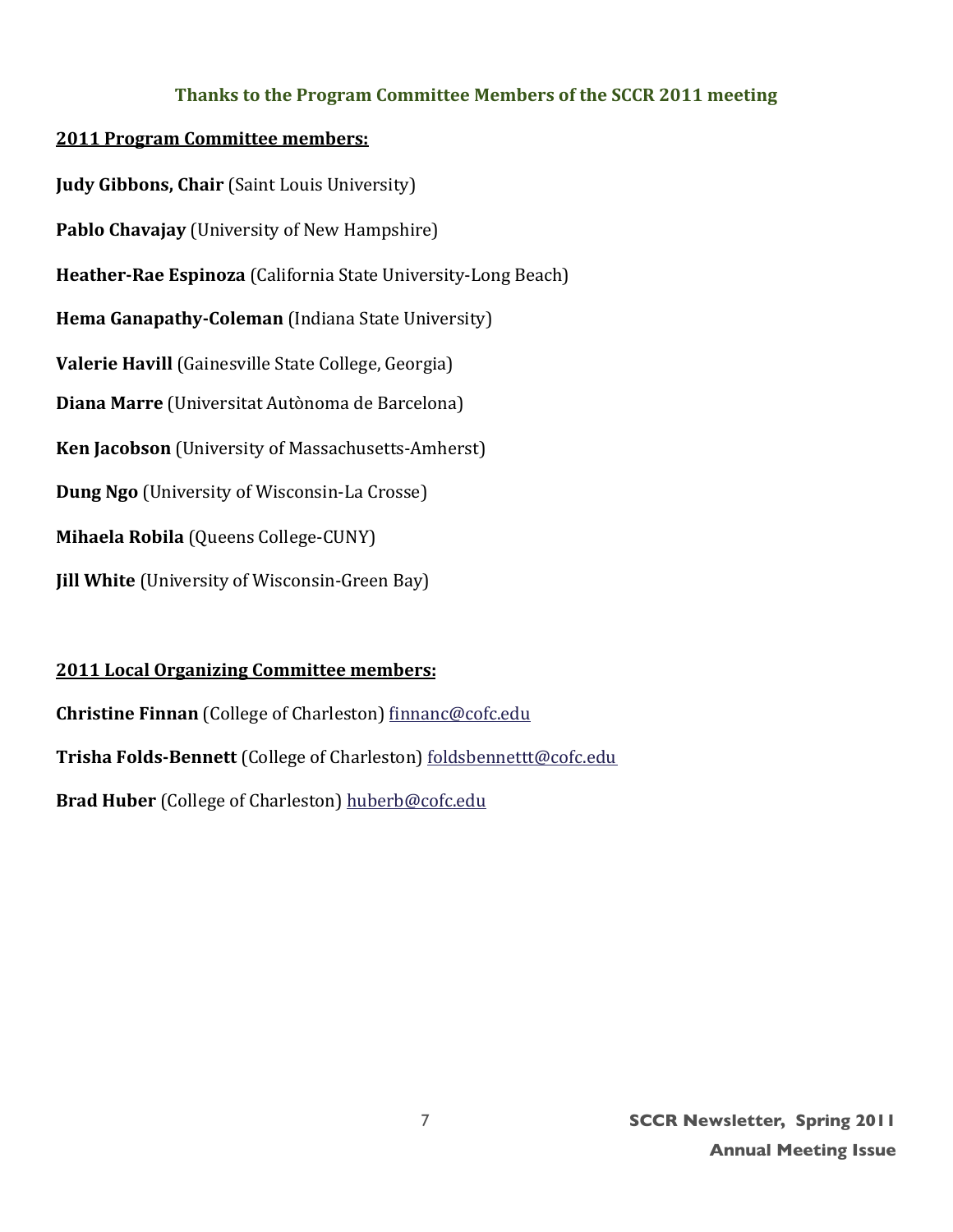# **Other Conferences of Interest**

- 1. SIP in Medellín
- http://www.sip2011.org/
- 2. IACCP regional meeting in Istanbul
- http://www.iaccp2011.org/
- 3. ICP meeting in Washington DC.

http://icpweb.org/july-29-august-1-2-69th-annual-icp-conference-washington-d-c-usa/

All the crucial information is on the websites.

#### **Charleston Meeting Photos**

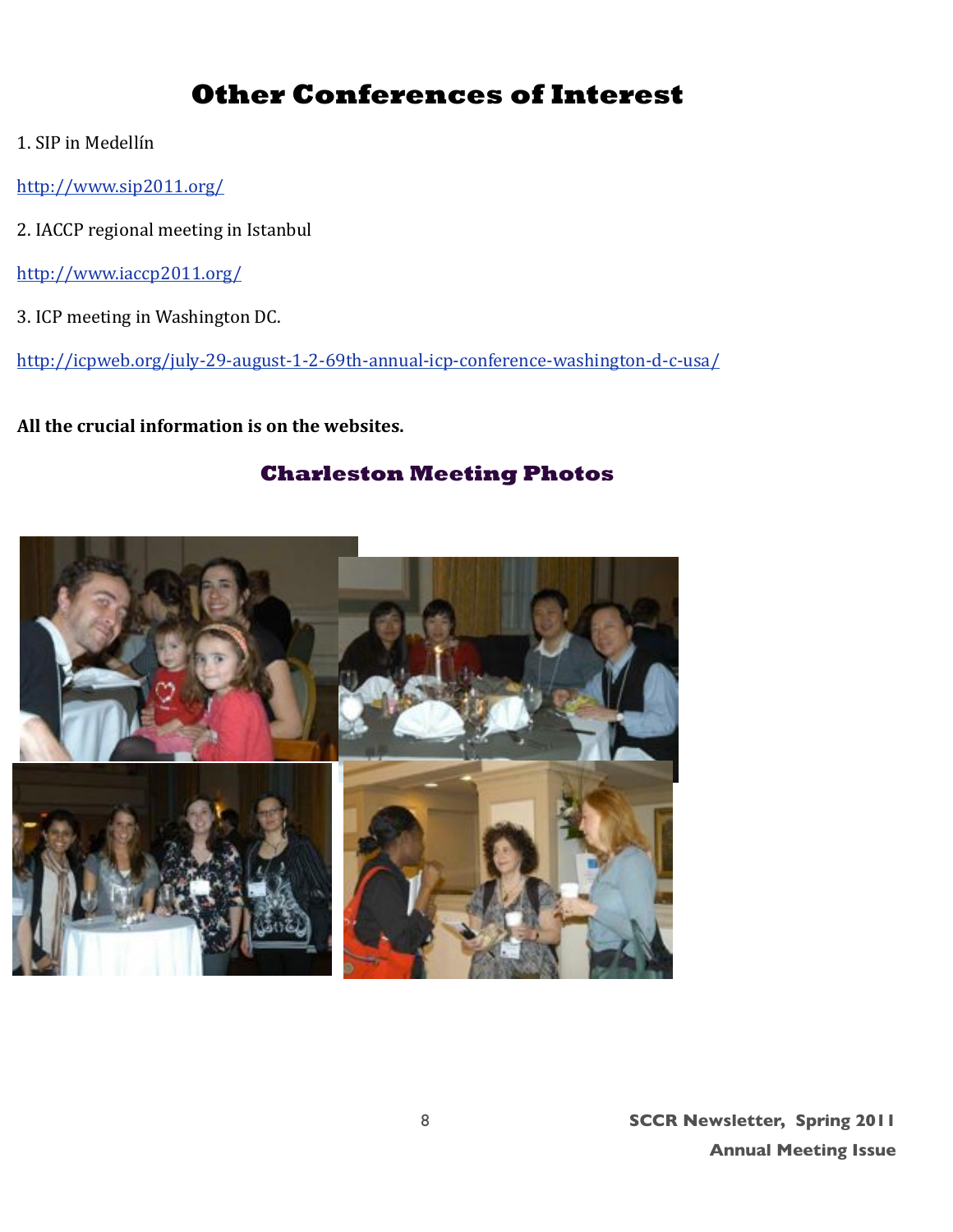# **More Charleston Meeting Photos**



9 **SCCR Newsletter, Spring 2011 Annual Meeting Issue**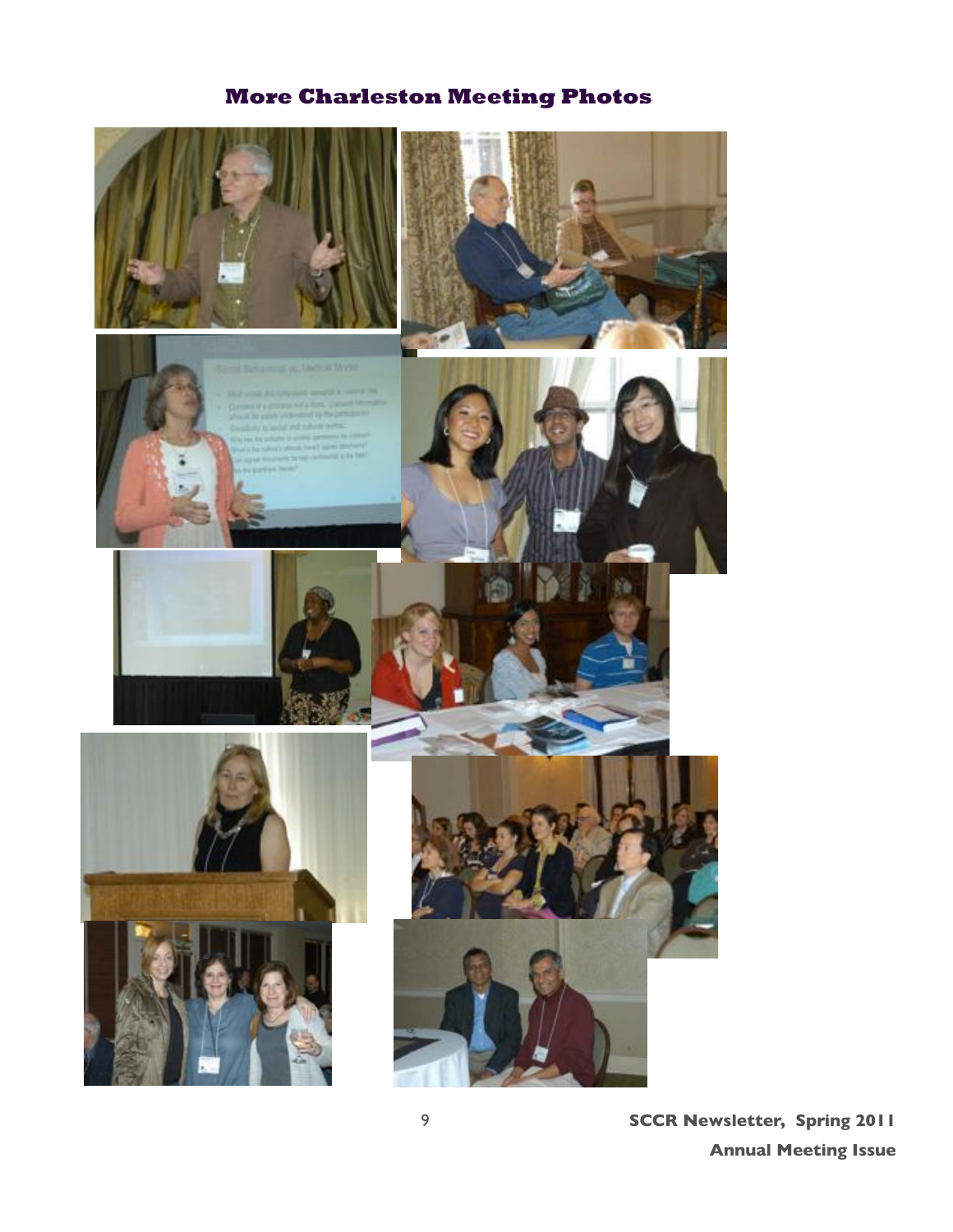The photo album for the 2011 conference is available at: https://picasaweb.google.com/101979882135736443257

#### **Program abstracts are available at:** http://www.sccr.org/abstracts/SCCR2011ConferenceAbstracts.pdf

#### **Thanks to the Program Committee Members of the SCCR 2011 meeting**

#### **2011 Program Committee members:**

**Judy Gibbons, Chair** (Saint Louis University) **Pablo Chavajay** (University of New Hampshire) **Heather-Rae Espinoza** (California State University-Long Beach) **Hema Ganapathy-Coleman** (Indiana State University) **Valerie Havill** (Gainesville State College, Georgia) **Ken Jacobson** (University of Massachusetts-Amherst) **Diana Marre** (Universitat Autònoma de Barcelona) **Dung Ngo** (University of Wisconsin-La Crosse) **Mihaela Robila** (Queens College-CUNY) **Iill White** (University of Wisconsin-Green Bay) **2011 Local Organizing Committee members: Christine Finnan** (College of Charleston) **Trisha Folds-Bennett** (College of Charleston) **Brad Huber** (College of Charleston)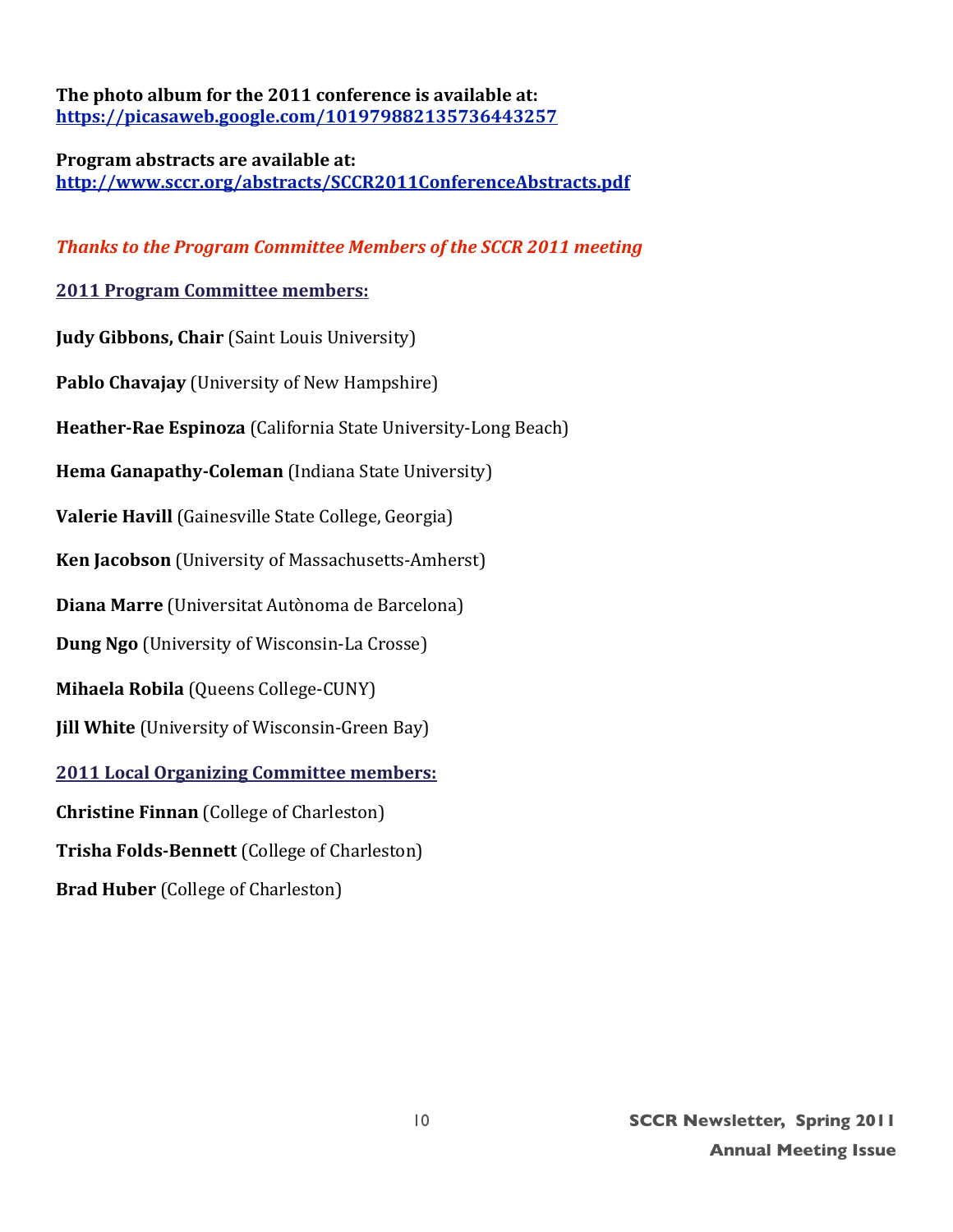#### **A** Officers of the SCCR

#### **President.**

Deborah L. Best Psychology Department Wake Forest University, Simpson Hall, MSC05 3040 Box 7778 Reynolda Station, Winston-Salem, NC 27109 best@wfu.edu

#### **President-elect,**

William. R. Jankowiak Department of Anthropology University of Nevada, Las Vegas, NV 89154 jankowiak@spamarrest.com

#### Past-President,

Ziarat Hossain Program Coordinator, Family Studies Department of Individual, Family and Community Education Simpson Hall, MSC05 3040 University of New Mexico, Albuquerque, NM 87131 zhossain@unm.edu

#### **Treasurer,**

Lisa Oliver Department of Counselor Education, San José University Sweeney Hall, 420 San José, CA 95192 loliver@sjsu.edu

#### Secretary,

**Carrie Brown** Department of Psychology Saint Louis University Shannon Hall, Room 224 221 North Grand Boulevard Saint Louis, MO 63103 cbrown53@slu.edu

#### **Area Representatives:**

Psychology, Dung Ngo University of Wisconsin-La Crosse. ngo.dung@uwlax.edu

Social Science. Vladimir Moldovan York College, CUNY moldovan@vork.cunv.edu

Anthropology, Heather Rae-Espinoza California State University Long Beach, hre@csulb.edu

**Parliamentarian and** Archivist. Herbert Barry Professor Emeritus University of Pittsburgh barryh@pitt.edu

#### **Newsletter Editor,**

Hema Ganapathy-Coleman Indiana State University Hema.Ganapathy-Coleman@indstate.edu

#### Webmaster.

David Shwalh Southern Utah University shwalb@suu.edu